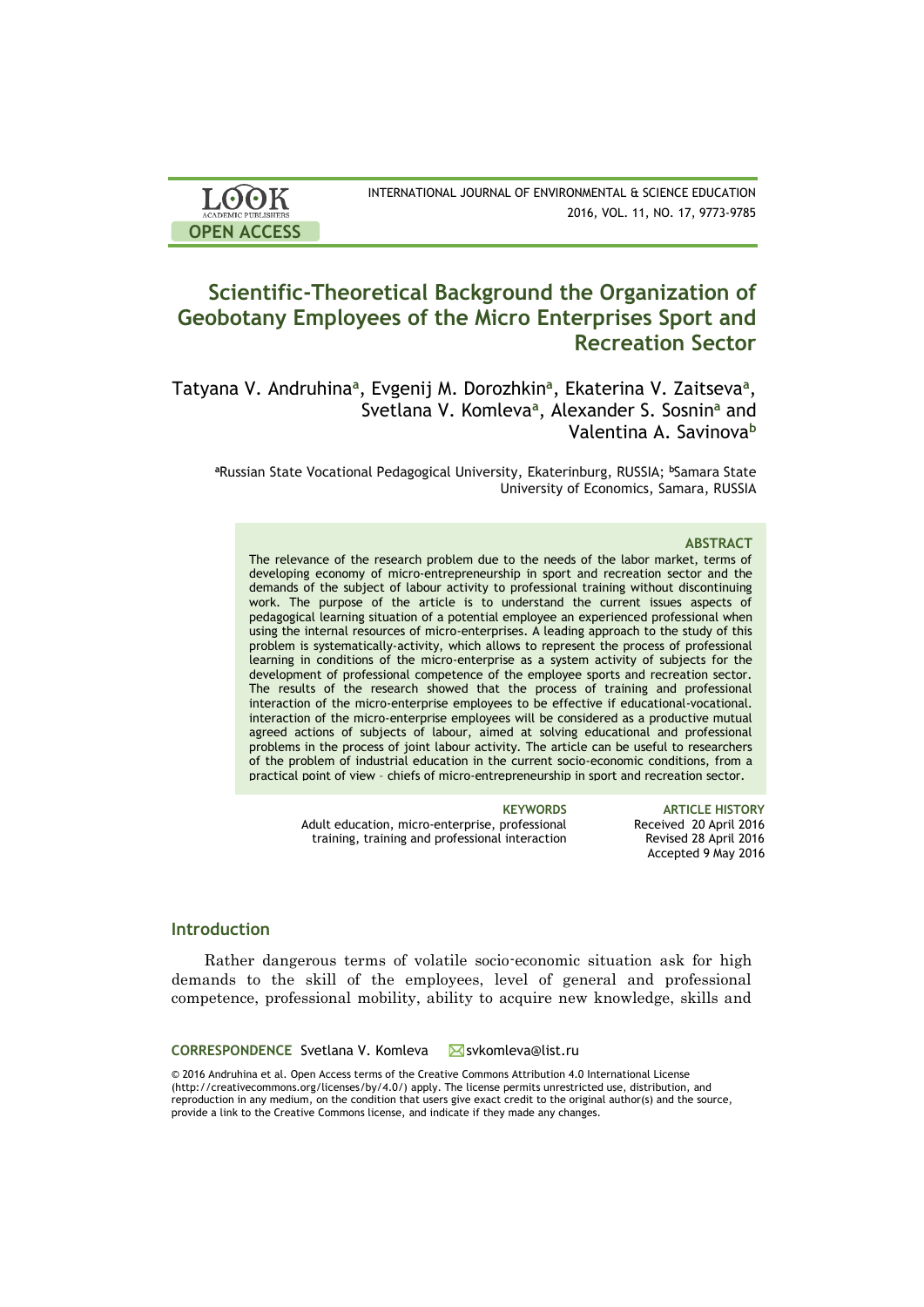abilities and to adapt their professional activity in accordance with the change in the content of work (Fedorov, 1999; Davydova et al., 2016; Fedorov & Davydova, 2014; Shaidullina et al., 2014; Bolgov & Abashev, 2016; Sultangazinov et al., 2016). The modern market of educational services strives to meet the needs of the adult population in professional training and development. However, the financial possibilities of the person who is under the threat of dismissal, or a forced change of professional activity, is not always possible to benefit from paid educational services, the person must promptly return to the sphere of material labour and to receive remuneration for their work. The arising contradiction between the proposals of educational services market and human capabilities to take advantage of these offers a potential employee decides through a profession directly by the company, in particular, the microenterprise sports and recreation sector where there is a need in human resources, where there is a guaranteed workplace during and after training and maybe saved the tradition of educational-vocational.

Federal Law "On education in Russian Federation" № 273-FL dated 29th December 2012 interprets professional training as the acquisition by individuals of various age groups professional competence, obtaining the qualifying categories, classes, and categories in the profession of the worker or office employee without a change in the level of education (Chapter 9, article 7). Professional learning is possible in organizations engaged in educational activities, including training centers of professional qualification and manufacturing, as well as in the form of self-education (Silkina & Vaganova, 2014; Davydova & Dorozhkin, 2016) learning the basics skills in professional activities gives the person social and financial protection, offers the prospect of professional self-determination (Zeer & Pavlova, 2009).

The questions of organization of educational and professional relationships with the employee up to the employer if necessary to update the skills of employees who are capable of performing at a higher pace more complex work at a high quality level (Komleva, 2011). From the point of view of the organization of learning at work, the heads of micro-enterprises in sport and recreation sector are in difficult conditions. In this case, under the micro-enterprise we understand natural or legal subjects who conducts entrepreneurial activity corresponding to the conditions: 1) the total share of foreign participation capital does not exceed 25%; 2) average number of employees during the calendar year of up to 15 people; 3) the limit values of the proceeds from the sale of goods (works, services) for the calendar year exceeds 60 million rubles. In the conditions of shortage of personnel modern managers of micro-enterprises in sport and recreation sector can independently resolve the issues of professional training, giving a skilled profession and full education of qualified professionals. The need for positive changes in the organization of professional education and full education in the workplace stimulates interest in research related to the search of effective mechanisms of this process in terms of micro-enterprises in sport and recreation sector. In accordance with the set aim determined the following research tasks: to specify essence of concepts of educational and professional interactions in the context of micro-enterprises, to conduct a comparative analysis of possible models of the organization of the process, and to analyze the actual situation of the ability to meet the needs for professional training of employees of micro-enterprises.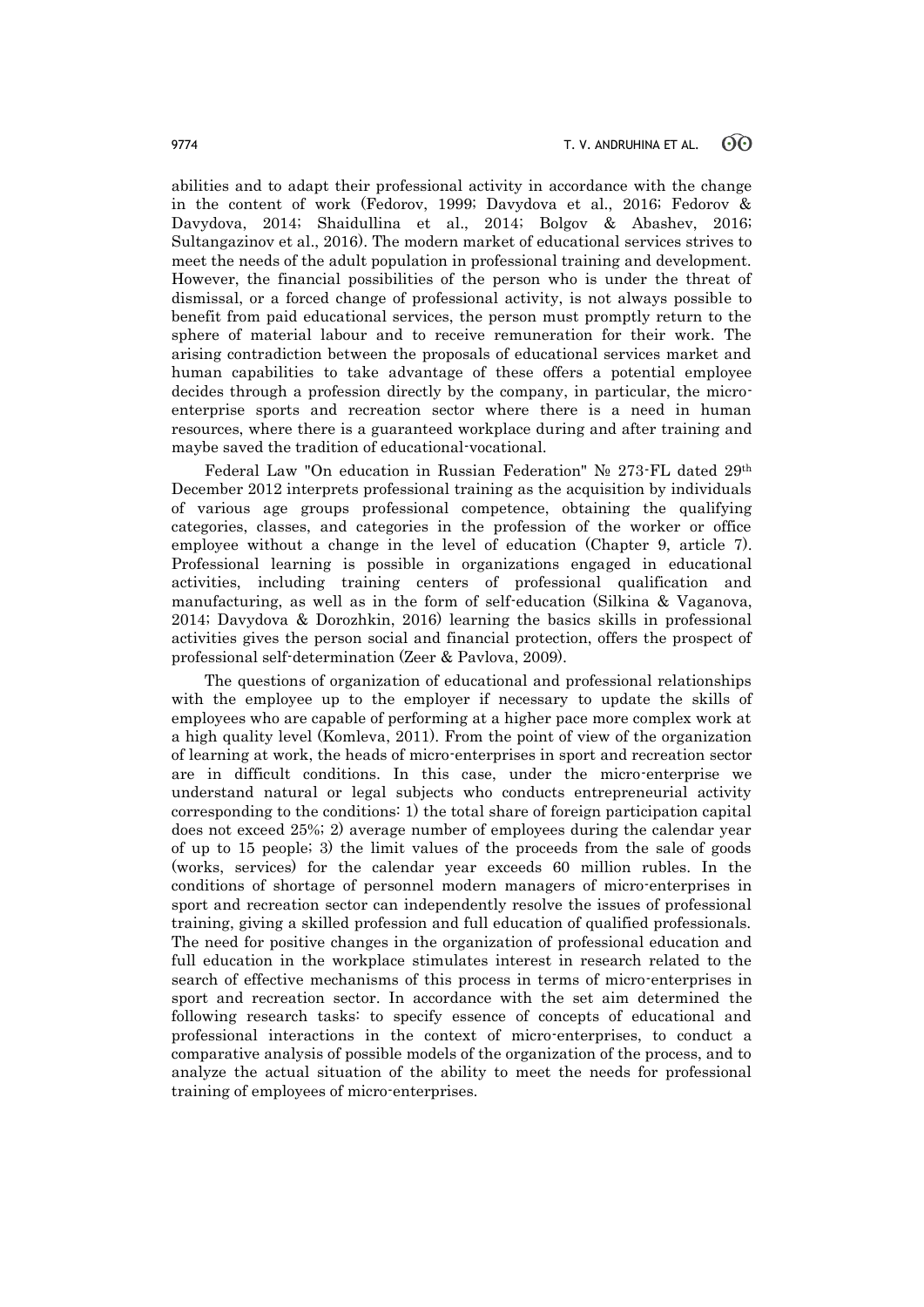### 60 INTERNATIONAL JOURNAL OF ENVIRONMENTAL & SCIENCE EDUCATION 9775

## **Methodological Framework**

# *Research methodology*

The methodological and theoretical basis of the research were fundamental works on the fundamentals of methodology and methods of educational content (Babanskii, 1982; Gershunsky, 1998; Kubrushko, 2001; Nayn, 1997); conceptual development and continuous advance professional education (Novikov, 2002; Novikov & Zuev, 1997; Romantsev, Fedorov & Mokronosov, 2012; Fedorov, 2000); research in the field of student-centered professional education (Zagvyazenskiy, 2008; Zeer, 2008; Yakimanskaya, 1979). The research was made on the basis of legal requirements the current legislation in the field of professional education; development of small and medium enterprises.

## *Research methods*

The following research methods were used to solve the set tasks: theoretical study and analysis of psychological, pedagogical, sociological, scientificmethodical and special literature on the problem under study; a systematic approach to the disclosure of the nature of the problem and the formation of conceptual-terminological apparatus research; research and analysis of legislative and normative-legal acts; empirical – pedagogical observation, generalization and study of teaching experience, pedagogical design, questionnaire, interview, interviews, analysis of results, method of expert evaluations and their generalization.

# *Expertly-search base of the research*

The experimental research base of the study was 52 micro-enterprises of the Sverdlovsk region, the study involved 379 people.

# **Results**

# *Domestic experience of production of pedagogy and its transformation in the modern socio-economic situation*

Historically known different types of organizational culture professionallyeducational activities. On the path of development of Russian production from handicraft to manufacture, machinery, industrial and high-tech change forms, methods and centralization of the personnel training. Domestic experience of professional training versatile, has in its arsenal, as the imported European version, adapted to the needs and opportunities of Russian reality, and "own", unique, world heritage in pedagogy.

The emergence of professional learning can be attributed to the pre-state and early-state period, when the method of organization and management, confined within the family or community, were rational for their time. The system of home teaching professions were distinguished by versatility, adults are gradually introduced to the younger generation in built system of survival and reproduction, giving the amount of knowledge which is necessary to conduct a very simple economy. Professional knowledge within the population was qualitatively uniform throughout a long period of time. Consequently, the transfer of this knowledge was stable and unchanging, and pedagogical conditions assumed only the presence of a life of example for experience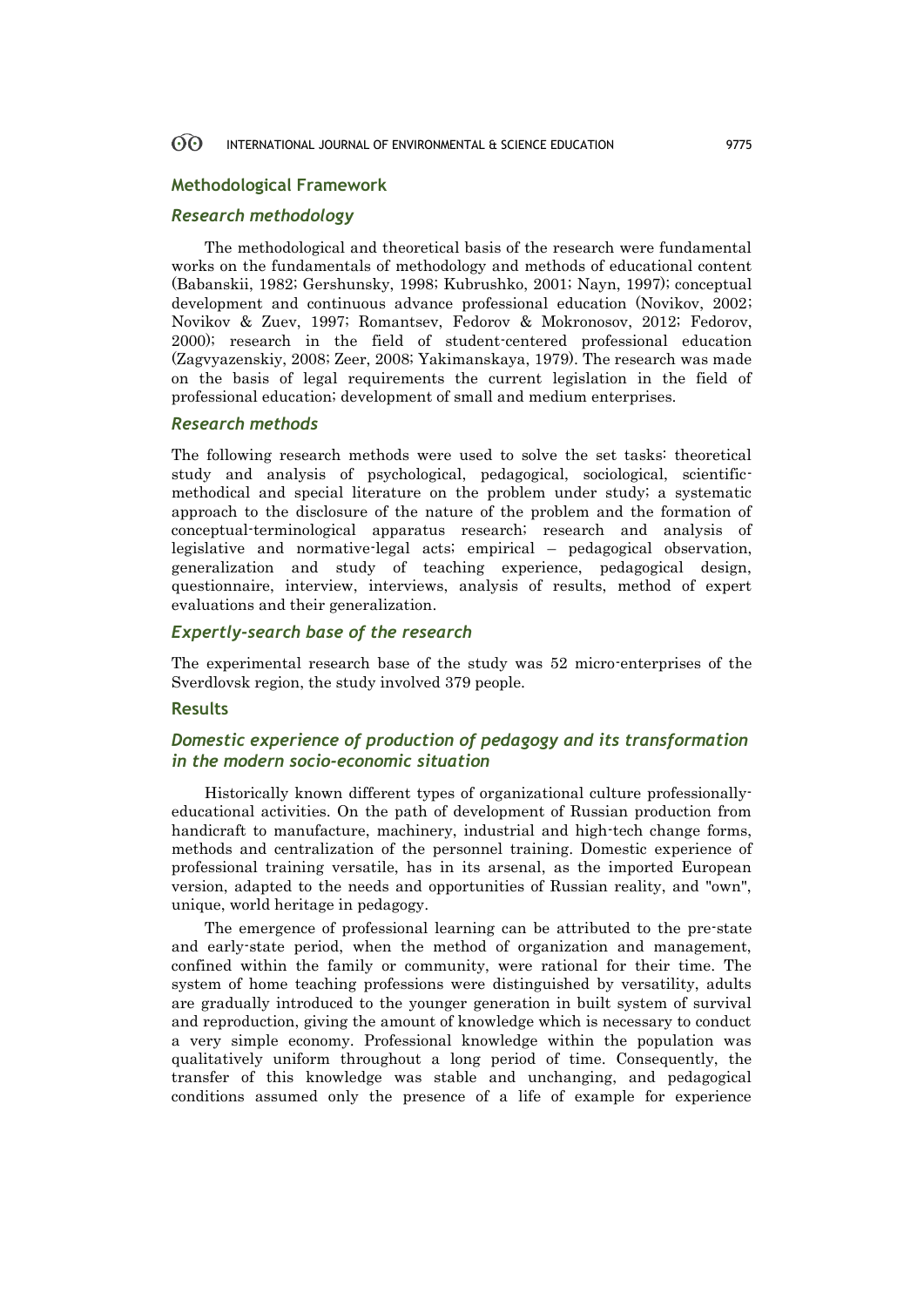development. By the middle of the tenth century there emerged a new structure of the craft, on the basis of home and community-based fishing craft has developed production which was organized on the use of manual labor.

Professional training by that time had two bases: theoretical and generalized knowledge that can be communicated verbally, and the dominant practical; these bases are closely intertwined, their separation came later. The model of the educational-professional relationships "master-student" can be described as follows: the student helps the master in the work begins with the most simple things and step by step he takes a greater part of the work of the master. The learning process dragged on for years. The student being an object of professional impact of socially and economically, depended on the master, he had no freedom of choice, was not admitted to the so-called secrets. The master acting as the subject of educational-professional relationships in the process of learning had a direct impact on the object of the pupil or pupils, dependent on the master the entire period of study (Figure 1).



**Figure 1.** The model of of the educational-professional relationships "master-student" in handicraft studying till the end of 20<sup>th</sup> century

The industrial revolution in Russia 30-40 years of the XIX century, changes in the socio-economic life of Russian society, the need for a significant number of educated workers and production managers became the impuls for organized training of local specialists, development of professional education. In the above model dependence disappears as the relationship of the disciple with the master (Figure 2) and consequently weakens the influence of the master. In the end, the quality of professional training does not meet the requirements of developing production. Consequently, this model of educationally-vocational hip ceases to meet socio-economic needs of society at that time.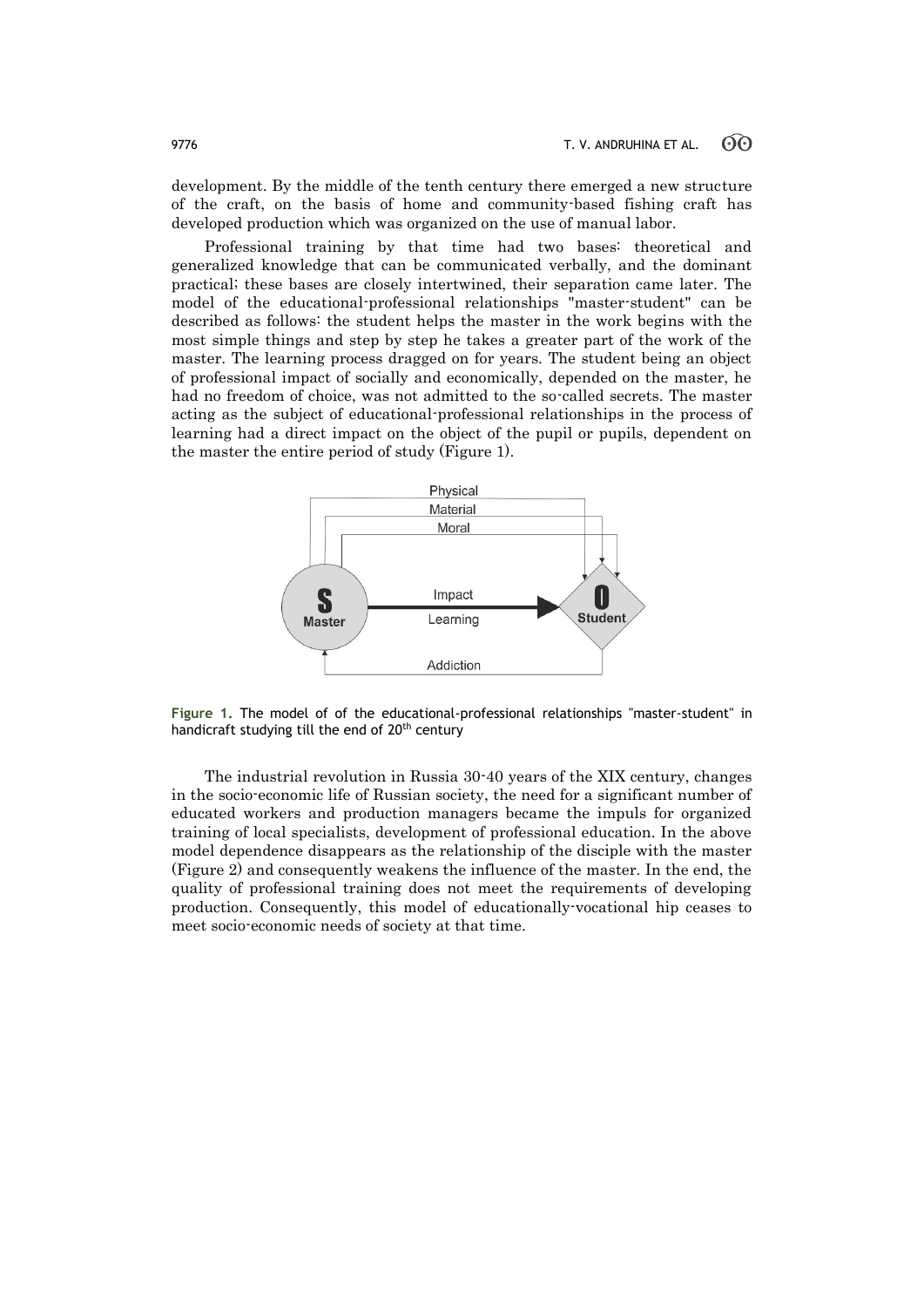

**Figure 2.** Modifications in the model of educational-professional relationship of master and disciple in craft apprenticeships (end of 19<sup>th</sup> - beginning of 20<sup>th</sup> century)

An analysis of historical (early twentieth century) model of educationallyvocational of master and student in the household and craft apprenticeships showed that:

− this model for several centuries been the main form of organization of vocational training;

− the transfer of knowledge from master to disciple was carried out directly in the oral form and demonstrate techniques;

− the pupil as an object of educational influence was dependent on the master, did not have another opportunity to acquire professional knowledge, to show independence in the choice of profession and the method of its obtaining;

− in the early stage of the society development model of educationallyvocational "master-student" solved the social-pedagogical problem effectively, however, with the development of the social relations of science and production has not changed the conditions of implementation of the model of "masterapprentice" has led to declining productivity, strains of educationally-vocational in the direction of exploitation of labor of the student;

− occurred socio-economic changes has necessitated a change of conditions of realization of model of training and professional relations "master-student".

Mass professional school received its development in the twentieth century. At the same time professional training of workers in the conditions of material production remains in demand: training of new employees directly at enterprises is carried out through individual learning, team training and course training. In pedagogy as an independent branch stood out productive pedagogy – the science that studies the regularities of teaching and upbringing of young workers in terms of labor activities, taking into account their physical and mental characteristics, and moral and ethical principles and socio-political conditions (Batishev, 1976). A new model of training and professional situation "coachstudent" differs in essence from the relationship master-student." Coach in the socialist enterprise was appointed policy-making, it was the additional responsibility of an experienced worker, which was also regarded as a socially significant activity, like formal exercise. The coach's student had a greater subjective freedom: he voluntarily took the decision on the choice of profession and the way it is received, could terminate the employment relationship, however, in the educational and professional process remains the object of influence. The coach is responsible for the quality of training, the student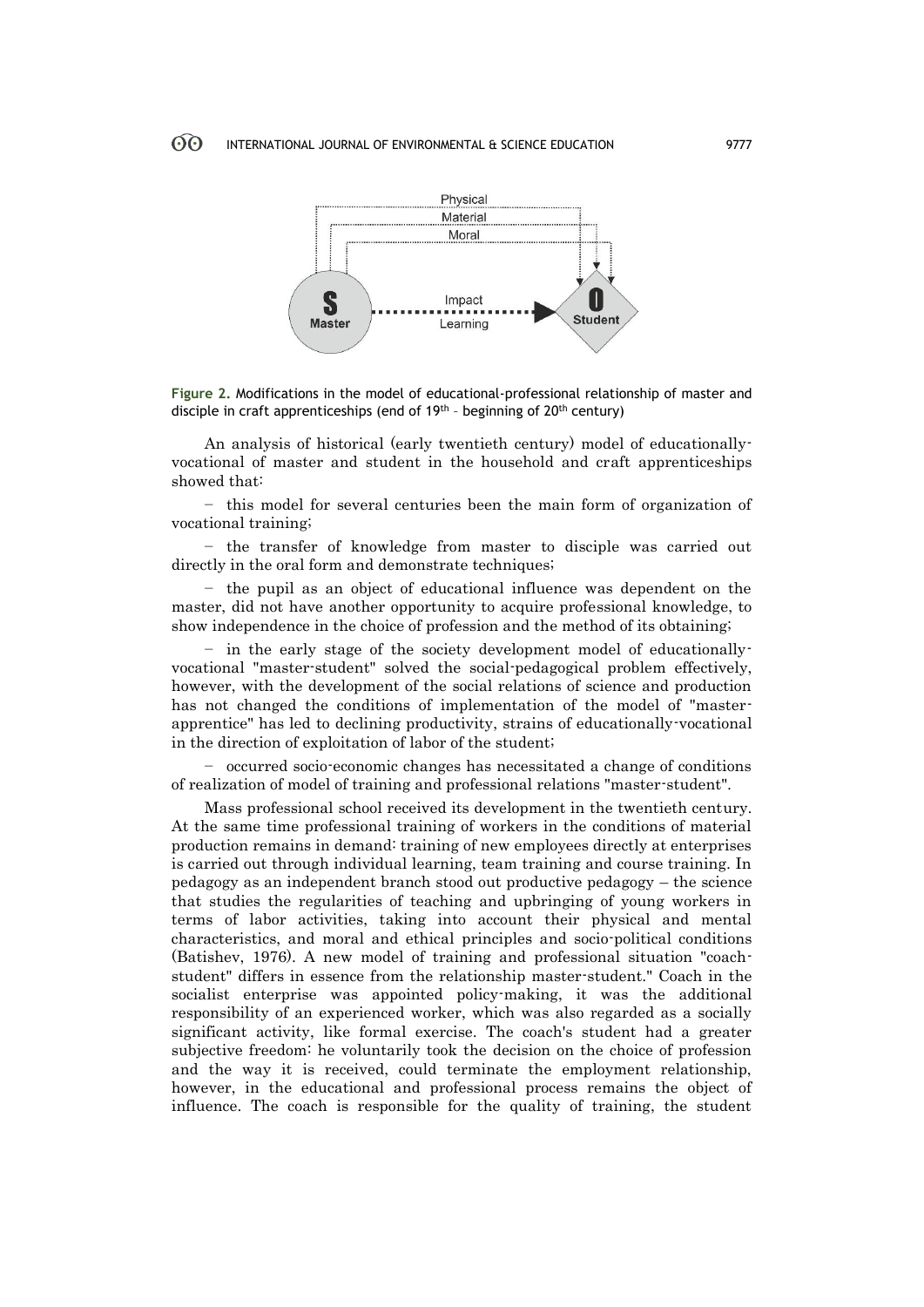receives the ready knowledge in the form of instructions, regulations, regulations. Under favorable conditions, the model of educationally-vocational between teacher and student (Figure 3) is quite productive: the student is in a short time mastered the profession, the coach was a role model in social and professional relationships, the student could for years to keep the respect and sense of gratitude for the knowledge and moral compass.



**Figure 3.** Model of educational-professional relations between teacher and student in the socialist enterprise (1920-1990<sup>th</sup> of 20<sup>th</sup> century)

In the 90th of the 20th century the described model is no longer in demand in the industry due to the loss of its main component – ideological orientation (Figure 4). Inertia enterprises issued orders on appointment of teachers, they even paid a financial reward, but the relationship to mentoring was formal. To the end of the the century this model can be considered unproductive, the relationship coach-student preserved only in the workforce, less affected by economic and social reforms. The coaches in this historical period was actually only one function – to help the young specialist in occupational adaptation in the workplace, which in practice was to help in establishing communicative contacts with colleagues and management.



**Figure 4.** Modification of the model of educational-professional relationship of coach and student (the end of the 20<sup>th</sup> century)

Thus, the analysis of the model of educational-professional relations between coach and student in the process of professional learning in the workplace in the twentieth century revealed the following:

− model of educational-professional relations between coach and student in the Soviet production had been productive form of higher cultural and technical level of workers;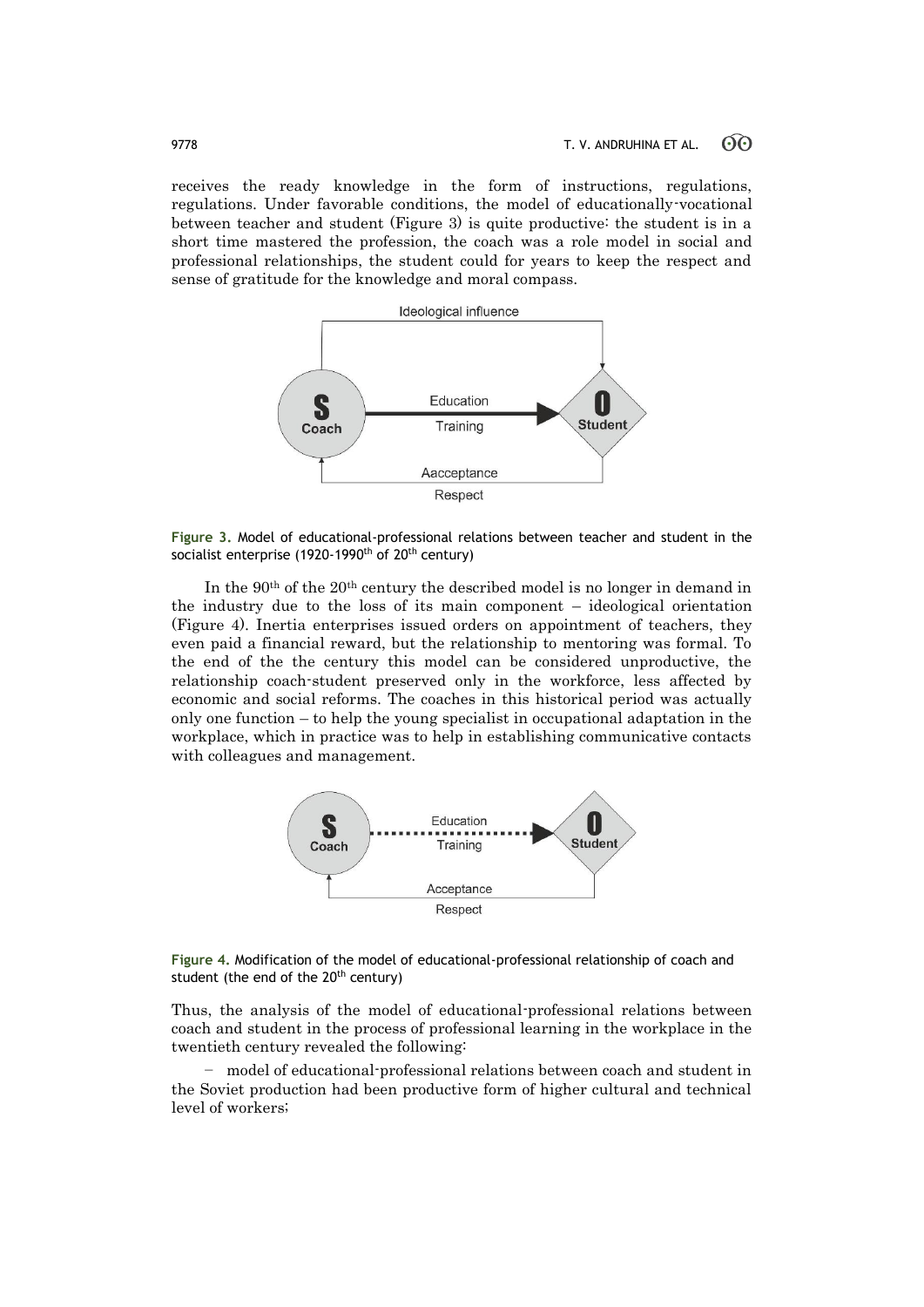### $\odot$ INTERNATIONAL JOURNAL OF ENVIRONMENTAL & SCIENCE EDUCATION 9779

− policy securing a coach for student (students), the presence of formal role prescriptions regulate the activities of participants in educational-professional relationships;

− the main function of the coach – Communist education and training of young workers, while the coach spoke not as an individual but as the best representative of the labor collective, promoter of the ideals of socialist labor;

− pedagogical science methodically provided social mentoring were the features of the constituent parts of the pedagogical process that takes place directly in production, and scientifically justified forms of organization management of the process of vocational training in the sphere of material production;

− training in the workplace was not the only form of training;

− model training-professional relationship between coach and student (students) has been widely used in professional training of students of professional schools and students of the college, and the period of professional adaptation of graduates of higher education institutions;

− the effectiveness of the training depended on the personality of the coach and its relationship to additional public activities, pedagogical intuition, authority, and responsibilities;

− the loss of ideological orientation significantly weakened the pedagogical impact of the coach on the student;

− changing socio-economic conditions in the late twentieth century led to spontaneity in the reproduction and the distribution of labour, the emergence of a competitive struggle for the workplace. In such terms, the model of educationally-professional relations between coach and student (students) became less productive and almost not reproducible;

− the accumulated theoretical knowledge in the field of mentoring was inefficiently implemented in educational practice in recent decades.

In the same period, the study of mentoring has almost stopped. Later researchers noted (Vasiliev, 2015) that the disappearance of the mechanisms of continuity in the professional environment led to the generation gap, aging of workers and the exclusion of young people in employment. Also, they noted the discomfort encountered in professional communication and the frustration experienced experts encountered limits opportunities to realize their potential through the training of young workers.

In the early 21st century there is a sharp change professional priorities and values mentoring in formal relations were not observed. It is expected that the coach during the training period the student partially relieved from fulfilling its labor obligations for the implementation of training activities, receives additional remuneration. However, in tough economic conditions, employers cannot always afford to release the labour unit for the full provision of educational services to the beginner. Modern researchers (Dubenkova, 2004) draw attention to the revival of the institution of tutorship without formal fixation. Interaction with the mentor is objectively necessary stage of professionalization, in particular, to resolve problems of the early independent activities.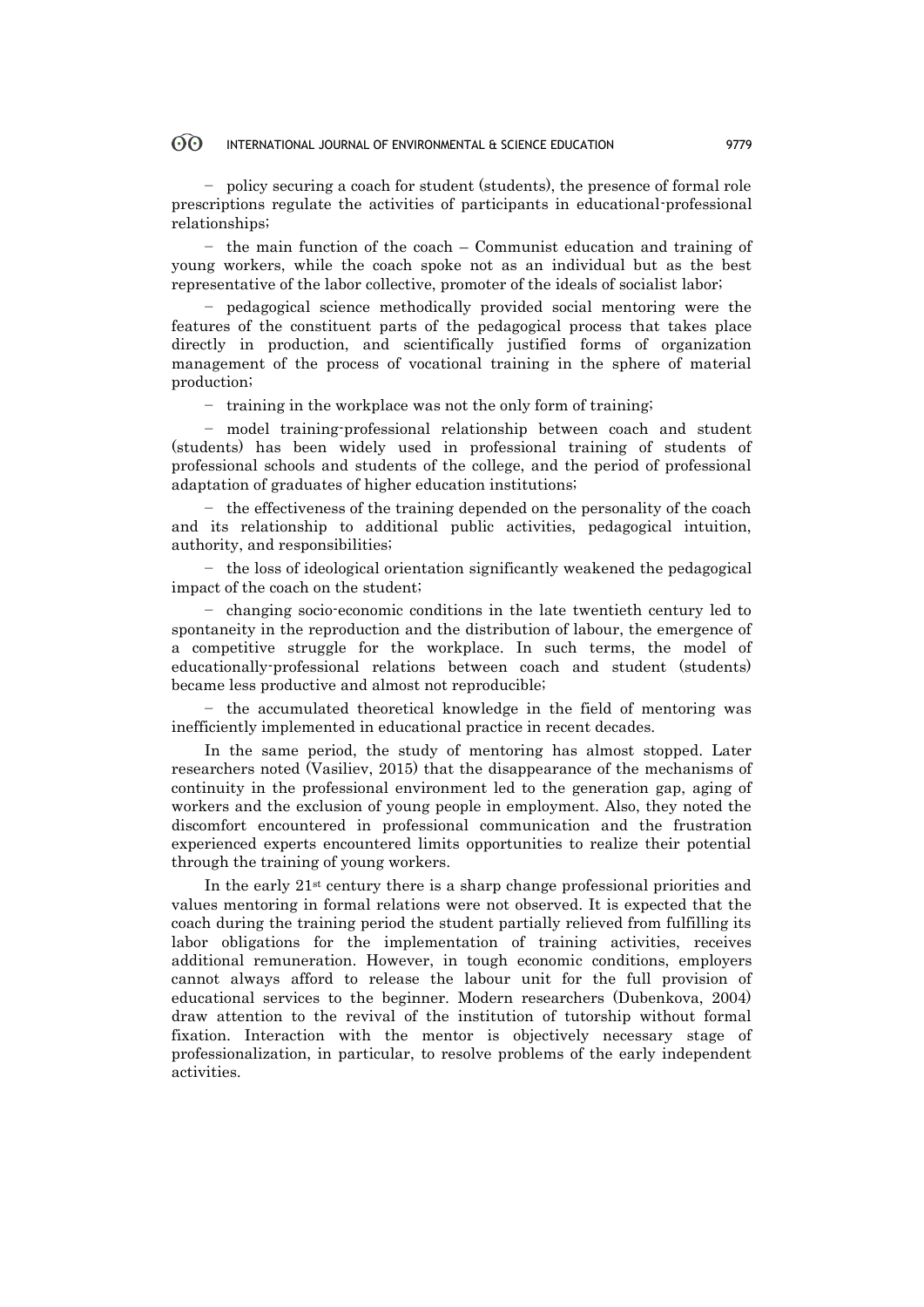Summarizing the data of the analysis of historically developed models of educationally-professional relations of employees, we note that these relations have existed since the pre-state period of the development of society. Models of educationally-professional relations "master-student" and "coach-student" in fact the effects are subjective-objective. Communication within the analyzed models are changing with the changing socio-economic conditions. In a certain historical period models educationally-professional relations successfully solved the socialpedagogical problem, but over time the model is deformed and no longer meet the demands of society. At the present stage there is a revival of informal educational activities in terms of production, appeared in the literature synonyms for the mentoring that characterize the different sides of this phenomenon.

# *A research of the needs of the subjects of labour micro-enterprises in the professional training and opportunities to meet them*

A comparative analysis of the theory and practice of professional education and the needs of existing micro-enterprises in labor force allowed to underline the contradiction between the need of development of professional education and full-education of the micro-enterprise employees in the workplace in the process of teaching vocational interaction and insufficient development in the theory of professional formation of organizational-pedagogical terms of such interaction. With this purpose we studied the perception of managers of micro-enterprises on training their employees, which showed their dissatisfaction in cases where the employee is qualified in a certain area, but the employer is obliged to take it to work, since is experiencing an acute shortage of personnel, and the employee sees necessary capacity; is a graduate of the institution EVE, SVE, but is not sufficiently formed professional skills and experience; was retrained under the program of advanced training at the employment Center and also has practical skills in the newly adopted profession; transferred to the employer (supervisor) from one work area to another requiring additional competencies (Komleva, 2011).

The need to full-educate occurs if the workers with the profession, unable to fully meet the eligibility requirements as long as they have not acquired the desired knowledge and skills. The concept of "full-education" as a pedagogical term in science is not fixed, but is widely used in the practice of educational services. So, driving schools offering courses of full-education for drivers with little experience or a great break in driving of the vehicle, employers of large corporations publish ads vacancy offer full-education in the training centers of the corporation. Etymologically, the word "full-education" goes back to the merger of the words "training" and the word "Supplement" as a prefix to-; therefore, "full-education" is synonymous with the word "training" is semantically different from the dominant value "supplement training". V.I. Petlin (2007) in a study on the problem related to the search of effective organizational and pedagogical conditions of preparation of the personnel for the enterprises of nuclear-technical industry determines full-education as the additional training received by the enterprise employee in accordance with the requirements of its functionality. In research in the field of adult education can be found close to the term "dobuchin" terms "additional training", "finish" (Novikov, 2002). The additional training – the process of adult education, carried out before implementation of the new socio-economic tasks aimed at updating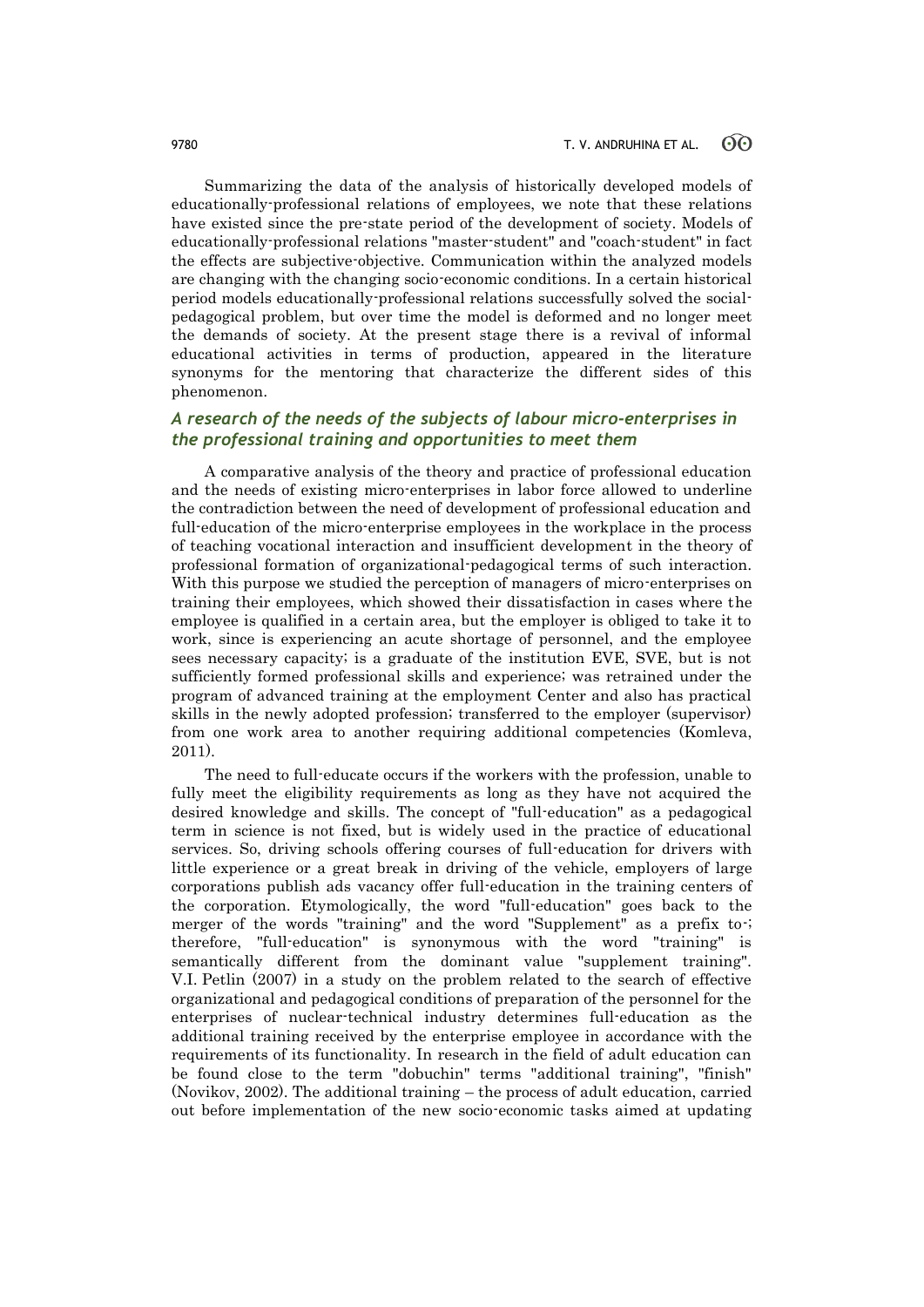### 60 INTERNATIONAL JOURNAL OF ENVIRONMENTAL & SCIENCE EDUCATION 9781

knowledge and skills of the specific professional activity in the conditions of changed socio-economic environment, aimed at obtaining socially important result of the work of adults. In our study, we have focused on the following understanding of the term "full-education" is the process of obtaining new necessary for professional activities of information, learning of new skills and adjusting existing professional knowledge and skills based on the professional information.

In the studied situation, an important factor is the willingness of entrepreneurs to invest resources in training. Revealed that 72 % of respondents are willing to invest in training; 12% – are not ready to do it, since the company is located in economically critical conditions (during the formation period of the bankruptcy); 16% put the responsibility for learning entirely on the employee, believing that he must care about improving their professionalism. In addition, respondents explained their reluctance to pay for training that a trained employee becomes competitive and can choose for themselves other employment conditions, that is another employer.

Important is also the choice form of education. Thus, of the 376-and of respondents 22% recognize the most effective training out of production (they are not ready to conduct their own training without having to do special database, conditions, teachers); 20% and external training; 58% prefer in-plant training, believing that it is directly linked to the requirements of the particular workplace. 46% point out that for the successful implementation of training at the facility it is necessary to create certain conditions. It should be noted that the underestimation of this fact (54 %) reduces the effectiveness of the training. Entrepreneurs are aware of the feasibility of additional incentives that increase the efficiency of the academic work. In General, managers recognize the need for training of workers and understand the importance of a professional approach to learning as an integral part of the overall management of a micro-enterprise.

The results of the study the interest of potential employees in professional learning and full-education in terms of micro-enterprises showed that persons without a professional education, preferred to get a profession in school. In contrast, having a profession, but internally not working, preferred learning in the enterprise. This choice allows you to achieve the aim without costly and time-consuming, largely guarantees the availability of the workplace (78 %). Mature people with families, noted that it is not ready to learn for learning's sake, they need quick results and re-employment. Among the motives training in micro-enterprises is shown in the horizontal career, giving the opportunity of mastering related professions, visions of the whole process of production or provision of services, participation in planning and defining the prospects of the enterprise.

# *Training and vocational interaction of subjects of labour in the conditions of micro enterprises sport and recreation sector*

In the conditions of crisis is the replacement of inefficient technologies to more modern, which contribute to a significant increase in productivity. To ensure the staffing needs of the sectors of the updated advanced concept training of workers. Based on conducted analysis of historical patterns of educationallyvocational relationship with an experienced professional and potential employee and their transformation in the changing socio-economic conditions, it is possible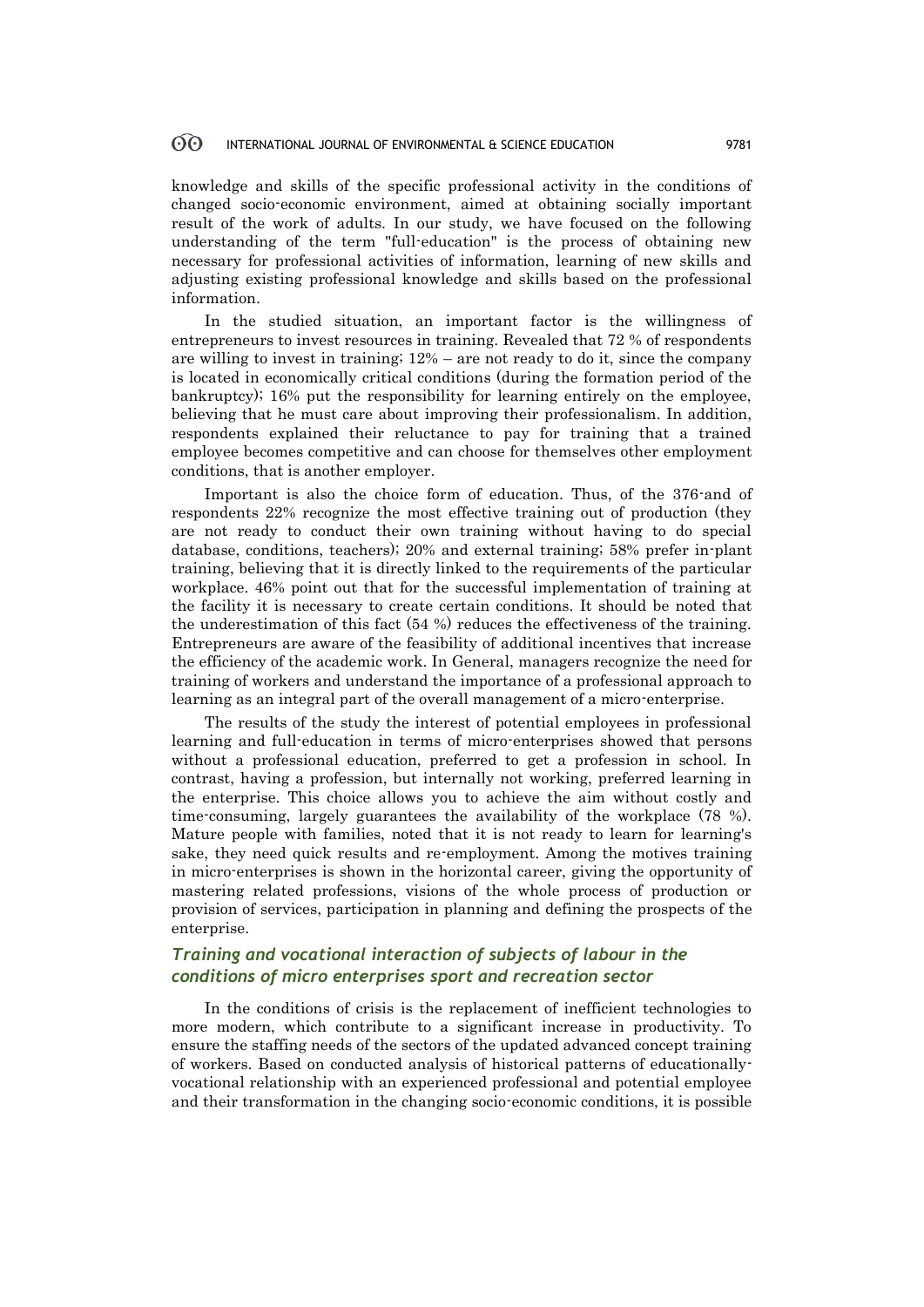to talk about the need to adapt traditional models of training and professional relations "coach-student" to the conditions of modern micro-enterprises.

Preference training on micro-enterprise before the training in an educational institution give adults with previous academic and professional experience. Adult learners differ in the motives and incentives for learning from teens and young men who are in the process of learning supports the desire to become independent and adults. The basic situation of adult education (Dudina, 2008), in contrast to traditional pedagogy, is that the leading role in the learning process, plays learning, and the student. Function learning in this case is to assist the learner in identifying, systematizing, formalizing personal experience of the past, reviewing and completion of his knowledge. The situation of vocational training in conditions of micro-enterprises is to build a relationship of trust between the trainers and learners. In this regard, the basis of the organization of the training process becomes training and professional interaction of subjects of labour pursuing a specific and attainable learning goal (Figure 5).

The process of influence of people on each other, in which every action is perceived as in the previous step, and the expected result from the other, in social psychology and pedagogy denoted as interaction.



**Figure 5.** Model of training and vocational interaction of subjects of work in terms of microenterprises

Any interaction implies the existence of at least two participants, and represents actions with a strong focus on the other person. Interaction in learning activities close to the definition of pedagogical interaction, where the personal contact of a coach and a student is aimed at mutual change in their behavior, activities, relationships, settings. It is characterized by such feature as the feedback, that is, the presence of the reaction. The reaction may not be followed, but it is supposed to. For the student it is important to know at what level he performs the task, he needed an external evaluation of their coach. For the coach is just as important to know the degree of assimilation of the transferred material. The assessment can be a score, rating, verbal, symbolic, in whatever form it serves as a feedback signal. In an educational interaction between adults preferred cooperation, partnership, which minimizes the transition to the conflict state, but does not exclude it. Interaction of subjects of vocationl activity depends on the nature of work, hierarchical position of subjects, level of experience and practical skills, and many other signs. In interaction with colleagues and possible cooperation, and competition, if these forms of interaction do not lead to unproductive conflicts.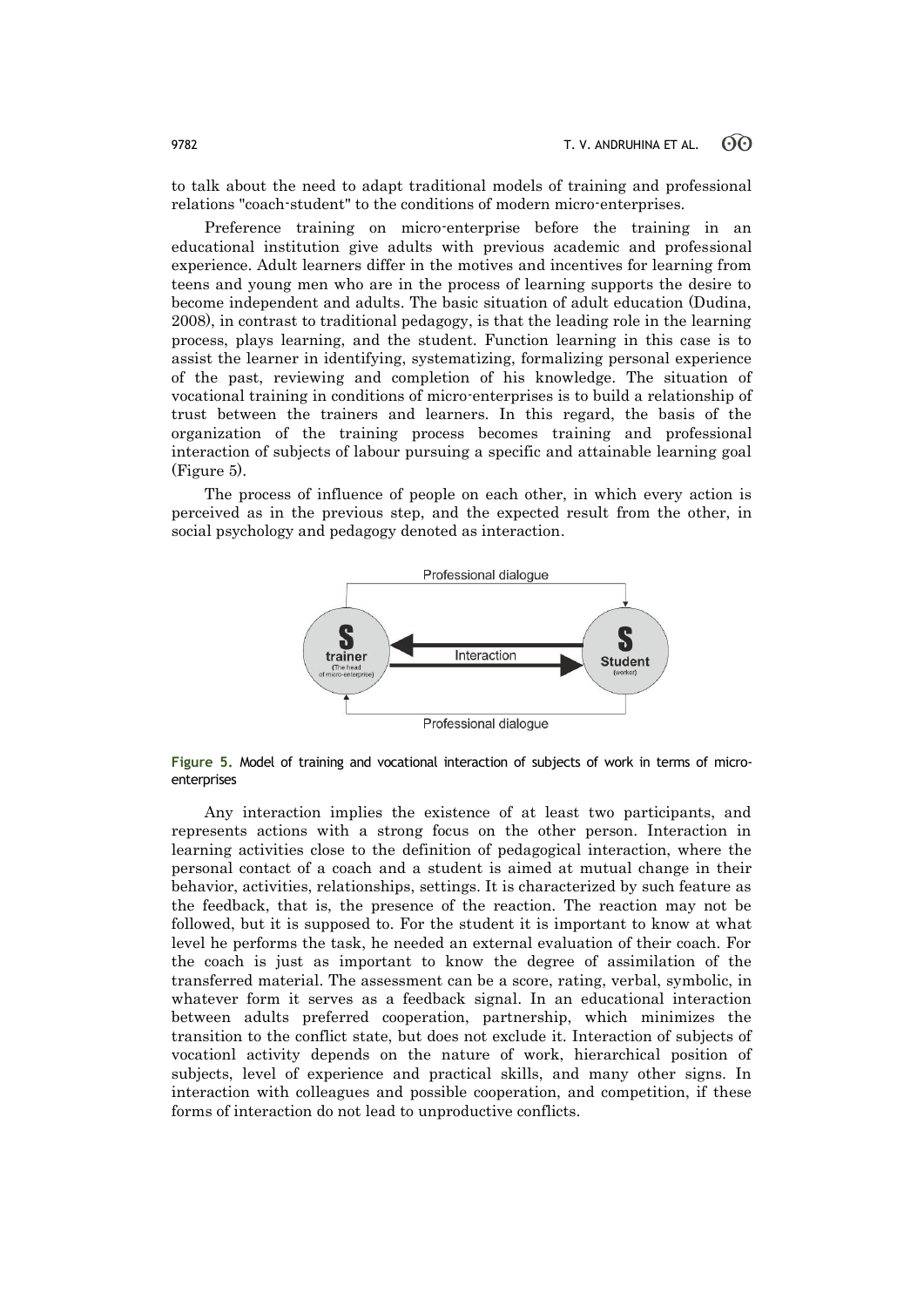### $\odot$ INTERNATIONAL JOURNAL OF ENVIRONMENTAL & SCIENCE EDUCATION 9783

Thus we come to the possibility of defining the term academic-professional interaction between employees in the conditions of micro-enterprise is a productive coordinated mutual actions of two or more subjects of labour, aimed at addressing the training (acquisition of professional competences) and production tasks in the process of joint work with internal resources microenterprises.

In this situation, the professional-pedagogical activity realized in educational and professional interaction between a more experienced employee with a less experienced student and worker, different from the usual individual learning in the workplace that the initiative of the organization of the learning process comes from the student, he one does not impose additional knowledge, does not attempt to create external motivation in learning. The training runs parallel with the enlargement process of the production responsibilities of the student. The result is a pedagogical situation free professional communication at the partnerships and student learning.

# **Discussions and Conclusion**

The need for positive changes in the organization of vocational education and geobotany in the workplace has stimulated interest in studies related to the search for effective mechanisms of training of employees in terms of microenterprises. The productive pedagogy are revealed in scientific works S.Y. Batyshev (1976) and his disciples, the main provisions and decisions do not lose their relevance in the modern socio-economic conditions. Problems of adult learning reflected in the studies M.N. Dudina (2008) and other scientists dedicated to the study of problems of development of the knowledge and skills of the adult subject of educational activities.

The study of the theoretical sources on the research problem gives reason to conclude that modern science formed a range of ideas and approaches to the study of specific conditions aimed at improving the quality of professional training of workers, in particular, and for micro-enterprises. However, in our opinion, with all this, there remain many unresolved methodological and technological issues include theoretical provisions into practical activity of subjects of labour on the organization of the process of educational-professional interaction in modern economic realities.

The theoretical significance of the research is determined by the contribution to the development of vocational pedagogy by clarifying the concept of educational and professional interaction of subjects of labor; is in the expanded retrospective analysis of the models of teaching and professional relationship between an experienced professional and students of the profession. The results of the study extend the theoretical understanding of the training process and can serve as a basis for further research of the theoretical foundations of the learning process of the micro-enterprise employees in their professional activities. Practical significance of the research is confirmed by the implementation of research results in the practice of organization of educationalprofessional interaction between employees of micro enterprises sport and recreation sector.

# **Recommendations**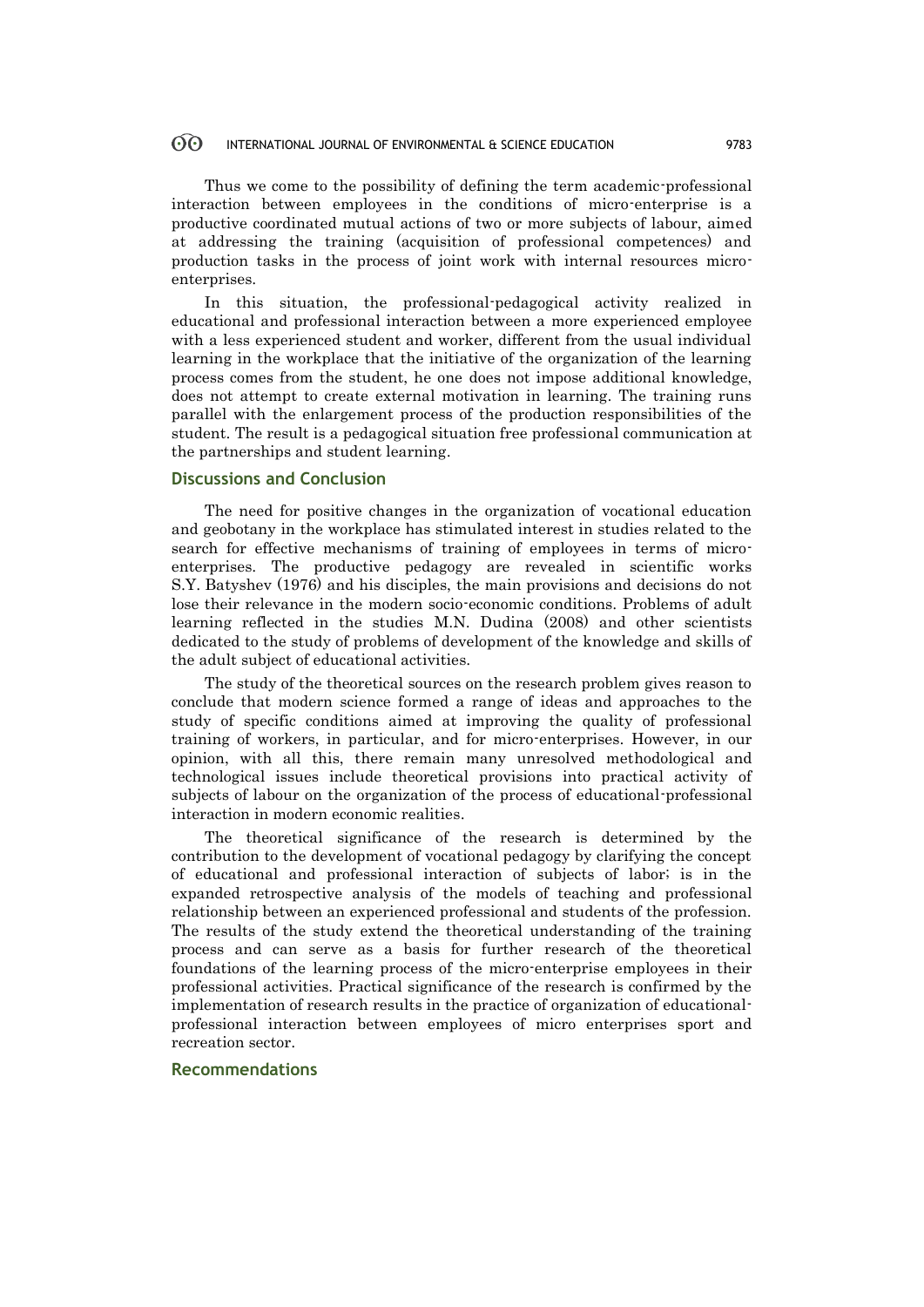Affected in the present study, the problem is multifaceted and requires further study. The obtained results can serve as a basis for the development of scientific-methodical and educational-methodical maintenance of teaching and professional interaction for specific occupations demanded by microenterprises sport and recreation sector. During the training, entrepreneurs should pay attention to the formation of pedagogical competence of future employers, and to develop the skills of self-education, ability to build professional communication, information culture in the search for and processing of professionally significant information.

## **Disclosure statement**

No potential conflict of interest was reported by the authors.

## **Notes on contributors**

Tatyana V. Andruhina is associate Professor in Russian State Vocational Pedagogical University, Ekaterinburg, Russia.

Evgenij M. Dorozhkin is PhD, Professor, Rector of Russian State Vocational Pedagogical University, Ekaterinburg, Russia.

Ekaterina V. Zaitseva is an applicant for the degree of Candidate of Pedagogy of Russian State Vocational Pedagogical University, Ekaterinburg, Russia.

Svetlana V. Komleva is associate Professor in Russian State Vocational Pedagogical University, Ekaterinburg, Russia.

Alexander S. Sosnin is student of Russian State Vocational Pedagogical University, Ekaterinburg, Russia.

Valentina A. Savinova is Professor of Samara State University of Economics, Samara, Russia.

## **References**

Babanskii, J. K. (1982). *In search of the optimal variant*. Moscow: Pedagogy, 183 p.

Batyshev, S. Y. (1976). *Production pedagogy*. Moscow: Mechanical Engineering, 688 p.

- Bolgov, V.N. & Abashev, A.R. (2016). Diagnostic Testing of Student's Physical Condition as a Motive for the Sports Activity. IEJME-Mathematics Education, 11(6), 1827-1836.
- Davydova, N. N., Dorozhkin, E. M., Fedorov, V. A. & Konovalova, M. E. (2016). Research and Educational Network: Development Management. IEJME-Mathematics Education, 11(7), 2651-2665.
- Davydova, N. N. & Dorozhkin, E. M. (2016). Management of a Network Interaction of Educational Organisations Oriented to Innovation Development. Indian Journal of Science and Technology, 9(29), 415-427.
- Dubenkova, E. N. (2004). In-house training as the factor of formation of organizational culture of SMEs: PhD Thesis. Yaroslavl: The Yaroslavl state University, 227 p.
- Dudina, M. N. (2008). Andragogy and pedagogy: problems of continuity and relationship. Ekaterinburg: Publishing house Ural State University, 244 p.
- Fedorov, V. A. (1999). Quality of professional-pedagogical education. The Education and science journal, 2(2), 189–198.
- Fedorov, V. A. (2000). Theoretical aspects of lifelong pedagogical education. The Education and science journal, 2, 60-70
- Fedorov, V. A. & Davydova, N. N. (2014). Control of the research and education network development in modern socio-pedagogical conditions. Scientific bulletin of National Mining University, 2(140), 126–133.
- Gershunsky, B. S. (1998). Philosophy of education for XXI century. Moscow: Excellence, 608 p.
- Komleva, S. V. (2011). Analysis of the needs of employers in the preparation of internal training. The development of craftsmanship and handicraft professional education in Russia: collection of